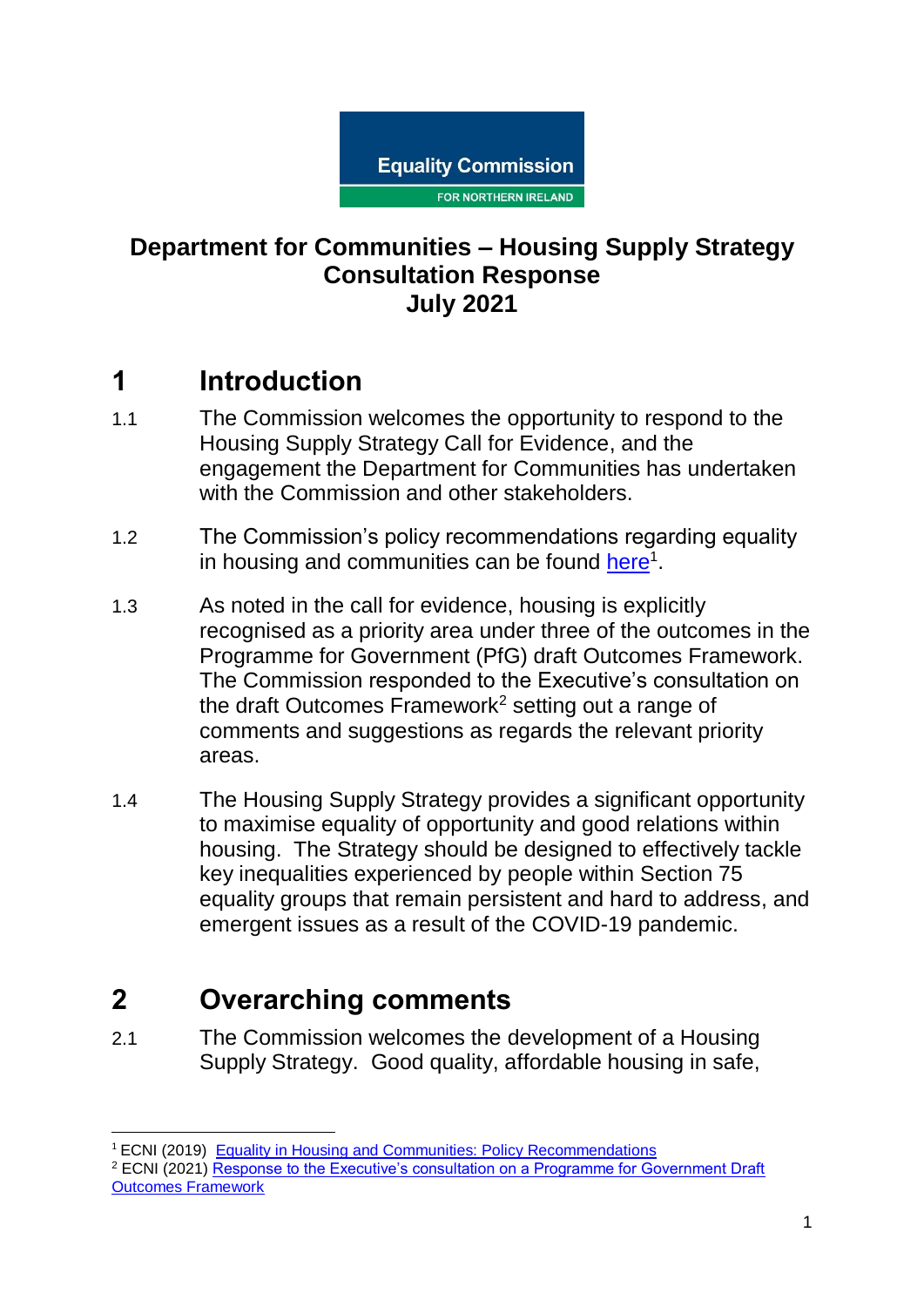sustainable communities is essential to ensuring health, wellbeing and a prosperous society.

- 2.2 We support the emphasis on working across Government and on full engagement and co-design with stakeholders. We welcome the recognition that 'transforming supply will not just involve collaboration across government departments', and that genuine partnership across local government, the third sector, citizens and the private sector is needed<sup>3</sup>.
- 2.3 We welcome the proposed 'whole system' approach, which draws together demand drivers and supply levers, centralises the role of people, places and communities, involves crosscutting collaboration and policy co-ordination, and leans on genuine partnership among all actors, including government, third sector citizens and the private sector<sup>4</sup>.
- 2.4 While supportive of the proposed vision and relevant objectives, neither make explicit reference to tackling key inequalities across Section 75 categories nor advancing equality of opportunity and good relations. Likewise, the thematic sections generally do not reference equality considerations.
- 2.5 We recommend that the vision, objectives and any proposals within the Strategy explicitly make a commitment to tackle key inequalities, so as to mainstream equality and good relations.
- 2.6 We welcome the inclusion of a thematic section examining issues of equality and human rights and the engagement that has already taken place with Commission. We strongly support the consideration of housing inequalities within the Strategy, and how these have developed, particularly to take account of the impacts of the COVID-19 pandemic.
- 2.7 The equality impacts of any potential changes to legislation, policies, processes or procedures should be carefully considered, and any negative effects mitigated throughout the Strategy.
- 2.8 We recommend that the Strategy has accountable and transparent monitoring and reporting arrangements. In general,

<sup>.</sup> <sup>3</sup> Department for Communities (2021) [Housing Supply Strategy: Call for Evidence,](https://www.communities-ni.gov.uk/consultations/consultation-new-housing-supply-strategy-call-evidence) p. 12.

<sup>4</sup> Department for Communities (2021) [Housing Supply Strategy: Call for Evidence,](https://www.communities-ni.gov.uk/consultations/consultation-new-housing-supply-strategy-call-evidence) p. 11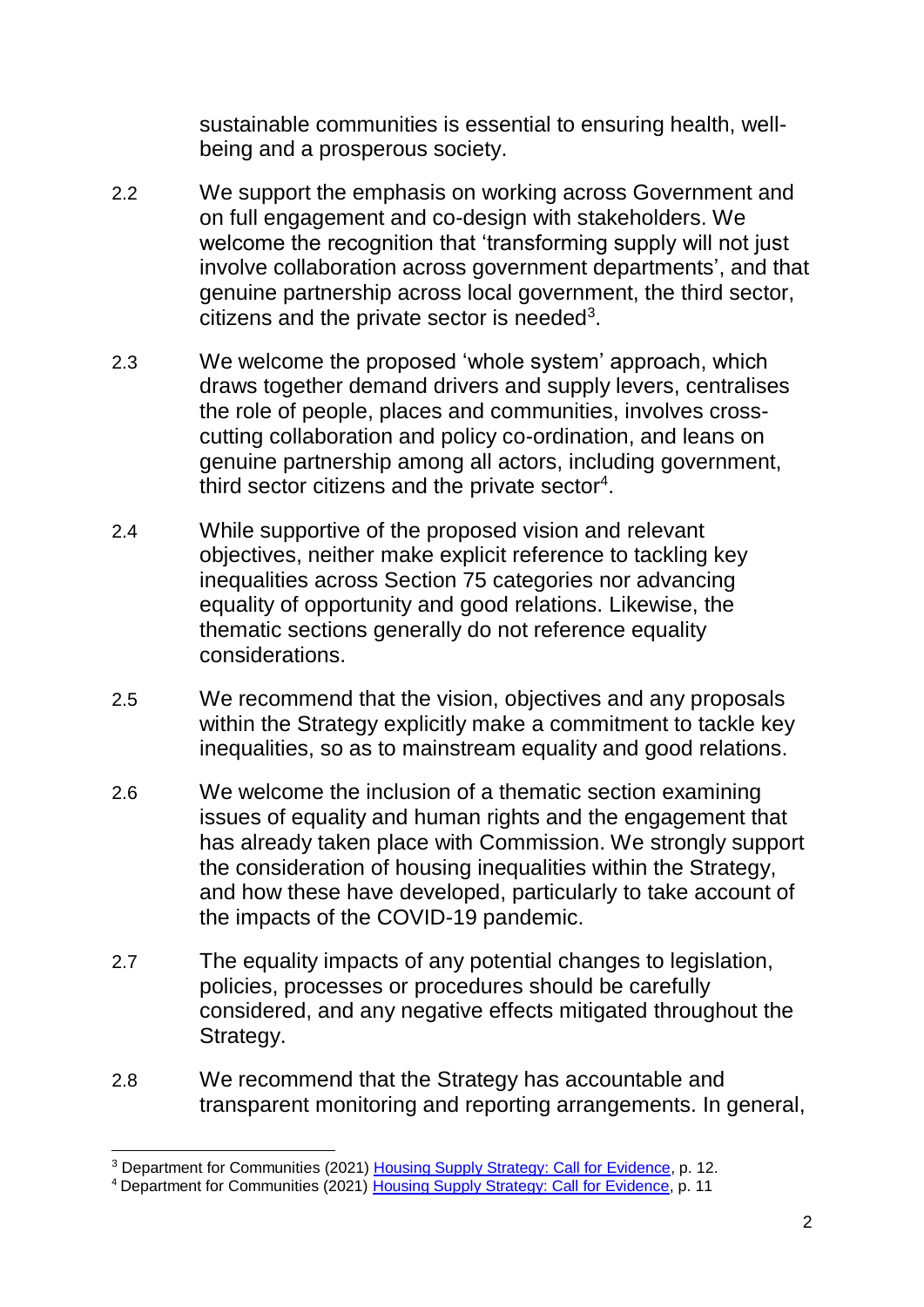such an approach has the potential to be transformative and to deliver tangible outcomes, including for people from Section 75 groups. We recommend that all relevant measures are tracked not only in aggregate but also for the impact on individuals from each of the Section 75 grounds.

2.9 We look forward to sight of the high-level Delivery Framework, including its timeline, resourcing and monitoring and reporting arrangements.

## **3 Specific comments**

3.1 We set out below our specific comments and recommendations in relation to some of the issues raised in the Call for Evidence. Where we have not made specific comment, it is not to detract from the importance of mainstreaming equality throughout all themes and objectives in the Strategy.

### *Supporting People, Shaping Places and Building Communities*

#### *Sustainable Communities and Homes*

- 3.2 The Commission restates<sup>5</sup> its view on the value of shared housing and that segregated housing in Northern Ireland is not the way forward for our society. We also recognise that people need to feel safe where they live, and consider that actions are needed to encourage and incentivise integration.
- 3.3 The Commission considers that actions to advance sharing should also extend beyond a narrow focus on community background. We reiterate our recommendation<sup>6</sup> that the focus of actions to advance sharing should be across all Section 75 grounds; and across a range of public policy domains. Shared communities should include shared housing, as well as shared education, employment, shopping and places of leisure.
- 3.4 The Commission has made a range of recommendations<sup>7</sup> which we believe would help to ensure that everyone has

<sup>.</sup> <sup>5</sup> ECNI (2019) [Equality in Housing and Communities: Policy Recommendations,](https://www.equalityni.org/ECNI/media/ECNI/Publications/Delivering%20Equality/HousingPolicyPositions-Full.pdf) paras 4.1-4.14

<sup>&</sup>lt;sup>6</sup> ECNI (2019) [Equality in Housing and Communities: Policy Recommendations,](https://www.equalityni.org/ECNI/media/ECNI/Publications/Delivering%20Equality/HousingPolicyPositions-Full.pdf) paras 4.1-4.14

<sup>7</sup> ECNI (2019) [Equality in Housing and Communities: Policy Recommendations,](https://www.equalityni.org/ECNI/media/ECNI/Publications/Delivering%20Equality/HousingPolicyPositions-Full.pdf) para 5.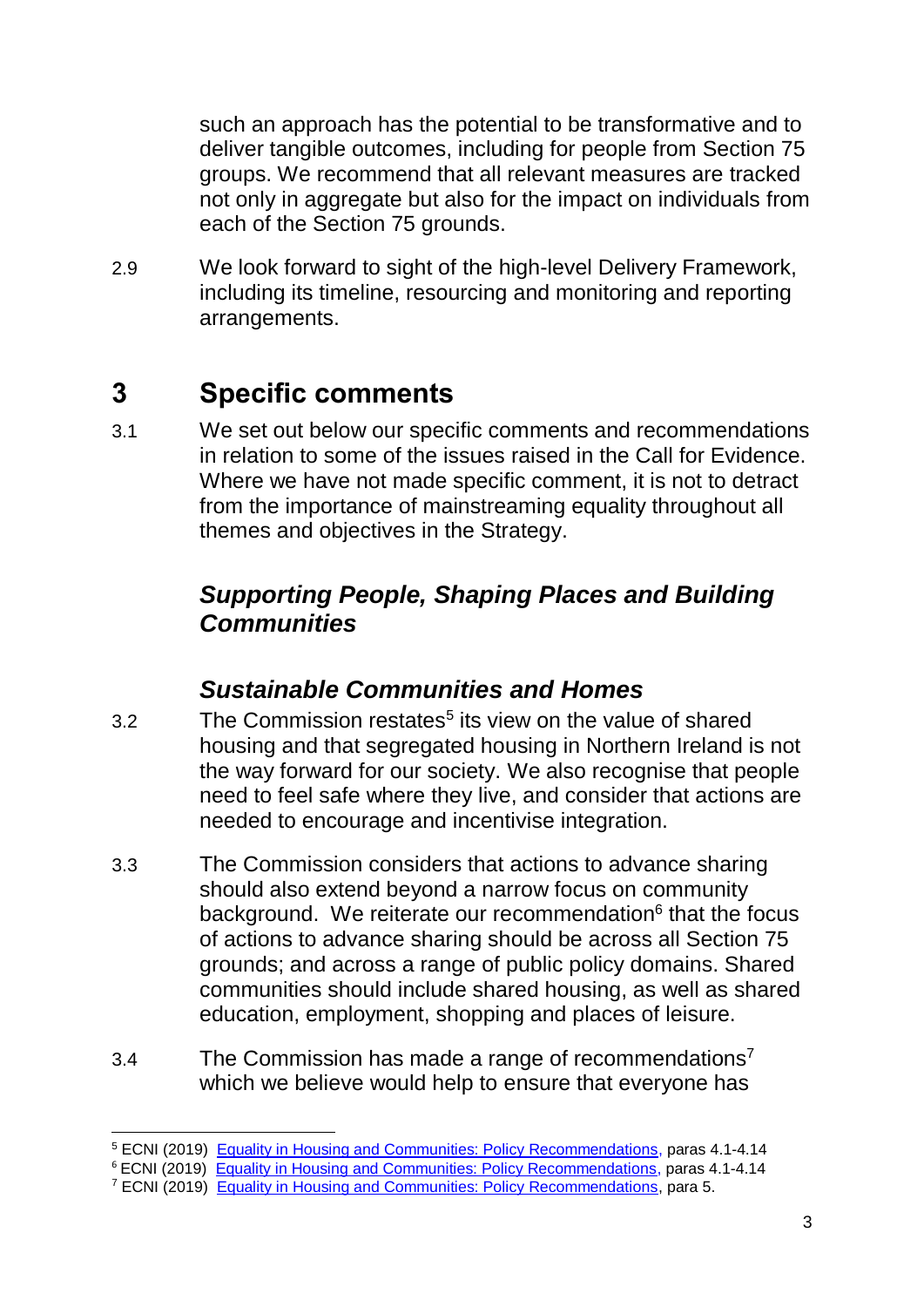access to a sustainable home and enjoys the right to independent living. In particular, we suggest a number of areas for consideration.

- 3.5 **Accessible standards** We consider that more needs to be done to ensure that all new builds in all types of private tenures comply with accessible standards, so as to better facilitate individuals to secure a home and remain in it. Over time, the universal application of accessible standards would significantly reduce the need for formal care services and costly home adaptations in the future $8$ .
- 3.6 Action is required to ensure that accessible properties are available in the private rented sector, which has grown significantly in the past decade.
- 3.7 The Commission welcomes the commitment in the Call for Evidence to 'providing housing that reflects demographic change, most notably, our ageing population'<sup>9</sup> .
- 3.8 Whilst the Lifetime Homes Standard was adopted for all social housing in 1998, Part R of the Building Regulations - 'Access and Facilities for Disabled People'<sup>10</sup> has applied to all new private sector builds since 2001, providing basic access standards in dwellings. However the Building Regulations do not include the 'Lifetime Homes Standard'.
- 3.9 The benefits of amending Part R to include the lifetime homes standards for privately owned housing could include<sup>11</sup>:
	- savings on future adaptations, heating and costs associated with household accidents;
	- delaying moves into residential care;
	- reduced need for temporary residential care; and
	- savings in healthcare and re-housing costs.
- 3.10 We therefore continue to recommend that accessible housing standards are applied to all new builds. Ensuring that all new builds in all sectors meet accessible standards would increase

<sup>&</sup>lt;sup>8</sup> Wallace, A. (2015) <u>Housing and Communities' Inequalities in Northern Ireland</u>, pg. 141<br><sup>9</sup> Department for Communities (May 2021) <u>Housing Supply Strategy. Call for Evidence.</u> Pg 19

<sup>10</sup> [The Building Regulations \(Northern Ireland\) 2000, Part R](http://www.planningni.gov.uk/index/policy/supplementary_guidance/dcans/dcan11_draft/dcan11_draft_legislation/dcan11_draft_legislation4.htm)

<sup>&</sup>lt;sup>11</sup> Northern Ireland Housing Council (2010), <u>Why the private sector should build to Lifetime Homes</u> [standards: A business case by the NIHC](http://www.nihousingcouncil.org/CMSPages/GetFile.aspx?guid=95e1f58e-1f51-4cfc-823b-921ce882db8f) as quoted in ECNI (2012) Response to DSD consultation on [the Housing Strategy: Facing the Future](http://www.equalityni.org/ECNI/media/ECNI/Consultation%20Responses/2012/DSDHousingStrategyResponseFacingtheFuture2012.pdf)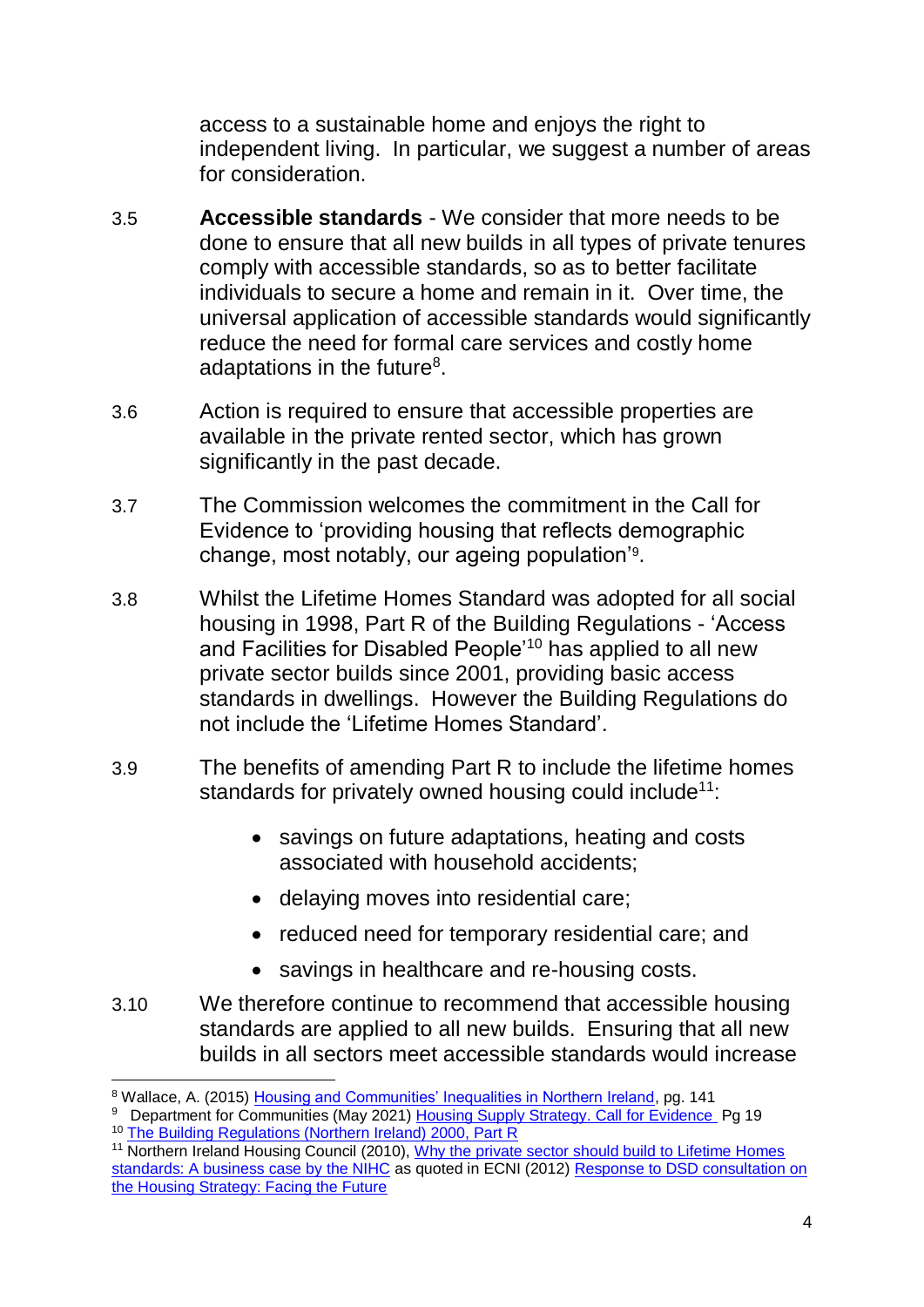the ability of people, particularly older people and people with disabilities, to secure and remain in their home.

- 3.11 Consideration of the impacts of COVID-19, which required people to stay at home and/or self-isolate, highlighted the need for accessible homes. Learning from the pandemic should be built into the Housing Supply Strategy.
- 3.12 **Adaptations** A person with disabilities may require adaptations to their existing or prospective home, irrespective of tenure type. We consider that ensuring the availability of housing adaptations is essential, not least given the emphasis within government policy - particularly Transforming Your Care - on the delivery of social care within the home.
- 3.13 **Law reform – Disability Discrimination Act** Currently under disability discrimination legislation, landlords and managers of rented residential premises must make reasonable adjustments to the disabled person's home. In addition, they cannot unreasonably refuse permission for disability-related alterations to be carried out. Landlords however are not required to make disability-related alterations to the physical features of the common parts of let residential premises, such as stairs and hallways; even if they are reasonable to make and paid for by a disabled tenant.
- 3.14 We continue to recommend<sup>12</sup> that disability discrimination legislation is extended to require landlords to make disabilityrelated alterations to the physical features of the common parts of residential properties, such as stairs and hallways.
- 3.15 **Independent living** Article 19 (the right to live independently) of the UN Convention on the Rights of Persons with Disabilities<sup>13</sup> makes clear that disabled people have the right to determine how to live their own lives, particularly with respect to personal decisions regarding their living arrangements, including with respect to personal care and support. We continue to recommend access to adequate, sustainable and long-term independent living provision for all people with disabilities for whom it is a viable housing option.

<sup>&</sup>lt;sup>12</sup> ECNI (2019) [Equality in Housing and Communities: Policy Recommendations,](https://www.equalityni.org/ECNI/media/ECNI/Publications/Delivering%20Equality/HousingPolicyPositions-Full.pdf) paras 5.17-5.20

<sup>&</sup>lt;sup>13</sup> [UN Convention on the Rights of Persons with Disabilities](https://www.equalityni.org/ECNI/media/ECNI/Publications/Delivering%20Equality/UNCRPDOptionalProtocol.pdf)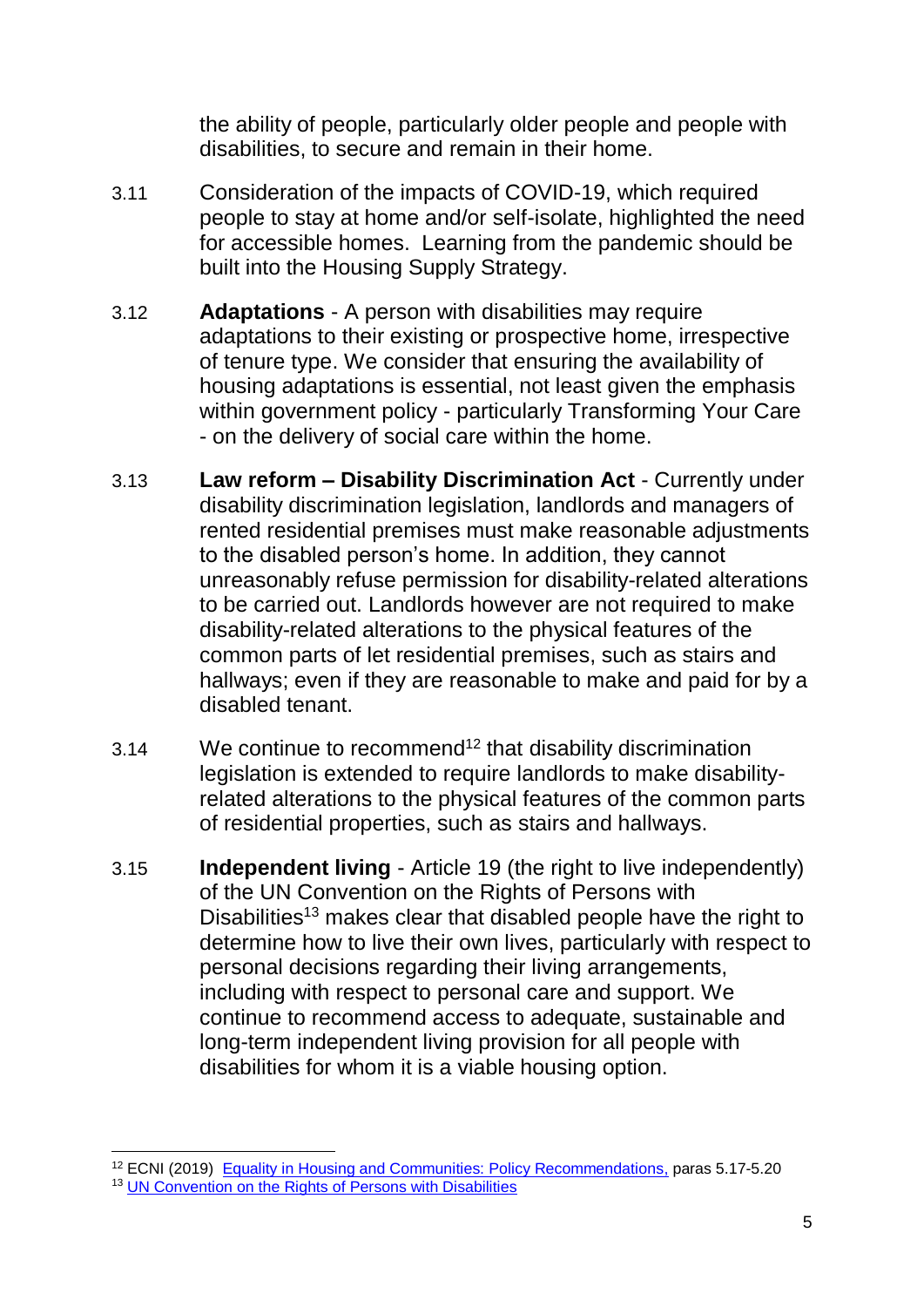3.16 Research into housing needs and preferences, and geographical patterns of need may assist the Department; Northern Ireland Housing Executive; Housing Associations; and the nine councils in assessing the demand and supply needs for future social housing. 2019 research<sup>14</sup> has reported that 'whilst sheltered housing may initially meet residents' needs' it can become increasingly difficult to maintain the very frail elderly in such accommodation as they age'15. However, it is also the case that sheltered housing has become less attractive to fit, active older people<sup>16</sup> and further research in 2019 found that participants in a focus group aged 55-69 were 'particularly determined to remain in their own homes<sup>17</sup>.

### *Equality and Human Rights*

- 3.17 The Commission is of the view that the three broad headings (accessibility, adequacy and sustainability) used in our Statement of Key Inequalities in Housing and Communities remain helpful in setting out key inequalities in housing and communities. We restate our concern that there remain significant and specific data gaps across a number of themes in relation to a number of equality categories, specifically: gender; gender identity; religion; race; political opinion; and sexual orientation. In addition, there is a lack of data disaggregation in relation to: ethnicity; disability status; marital status; and, dependency status<sup>18</sup>.
- 3.18 Since the publication of the Wallace Report and our Statement on Key Inequalities, a number of relevant pieces of research and papers have been published. This includes references to be found within our Housing and Communities Policy Priorities and Recommendations which have been shared previously with the Housing Supply Strategy team.

<sup>17</sup> Fiona Boyle Associates (2019) Housing and Older People: Housing Issues, Aspirations & Needs. A [report for the Northern Ireland Housing Executive.](file://///equality.local/root/Data1/PUBLIC%20POLICY/ConsultationResponses/B_ConsultationsAndResponses/DfC/2021-DFC-HousingSupplyStrategy/2-ECNI-WorkingDocs/The%20impact%20of%20COVID-19%20requiring%20people%20to%20stay%20at%20home%20and/or%20self-isolate%20has%20further%20highlighted%20the%20need%20for%20accessible%20homes.)

<sup>1</sup> <sup>14</sup> Fiona Boyle Associates (2019) Housing and Older People: Housing Issues, Aspirations & Needs. A [report for the Northern Ireland Housing Executive.](file://///equality.local/root/Data1/PUBLIC%20POLICY/ConsultationResponses/B_ConsultationsAndResponses/DfC/2021-DFC-HousingSupplyStrategy/2-ECNI-WorkingDocs/The%20impact%20of%20COVID-19%20requiring%20people%20to%20stay%20at%20home%20and/or%20self-isolate%20has%20further%20highlighted%20the%20need%20for%20accessible%20homes.)

<sup>&</sup>lt;sup>15</sup> Fiona Boyle Associates (2019) Housing and Older People: Housing Issues, Aspirations & Needs. A [report for the Northern Ireland Housing Executive.](file://///equality.local/root/Data1/PUBLIC%20POLICY/ConsultationResponses/B_ConsultationsAndResponses/DfC/2021-DFC-HousingSupplyStrategy/2-ECNI-WorkingDocs/The%20impact%20of%20COVID-19%20requiring%20people%20to%20stay%20at%20home%20and/or%20self-isolate%20has%20further%20highlighted%20the%20need%20for%20accessible%20homes.) Pg 61

<sup>&</sup>lt;sup>16</sup> Professor Paris, C, Emeritus Professor of Housing, Ulster University (Mar 2013) Future need and [demand for appropriate models of accommodation and associated services for older people](http://www.nihe.gov.uk/research_on_the_future_housing_aspirations_of_older_people.pdf) Pg 66

<sup>&</sup>lt;sup>18</sup> ECNI (2017) [Statement on Key Inequalities in Housing and Communities,](https://www.equalityni.org/ECNI/media/ECNI/Publications/Delivering%20Equality/HousingCommunities-KeyInequalitiesStatement.pdf) at para 1.6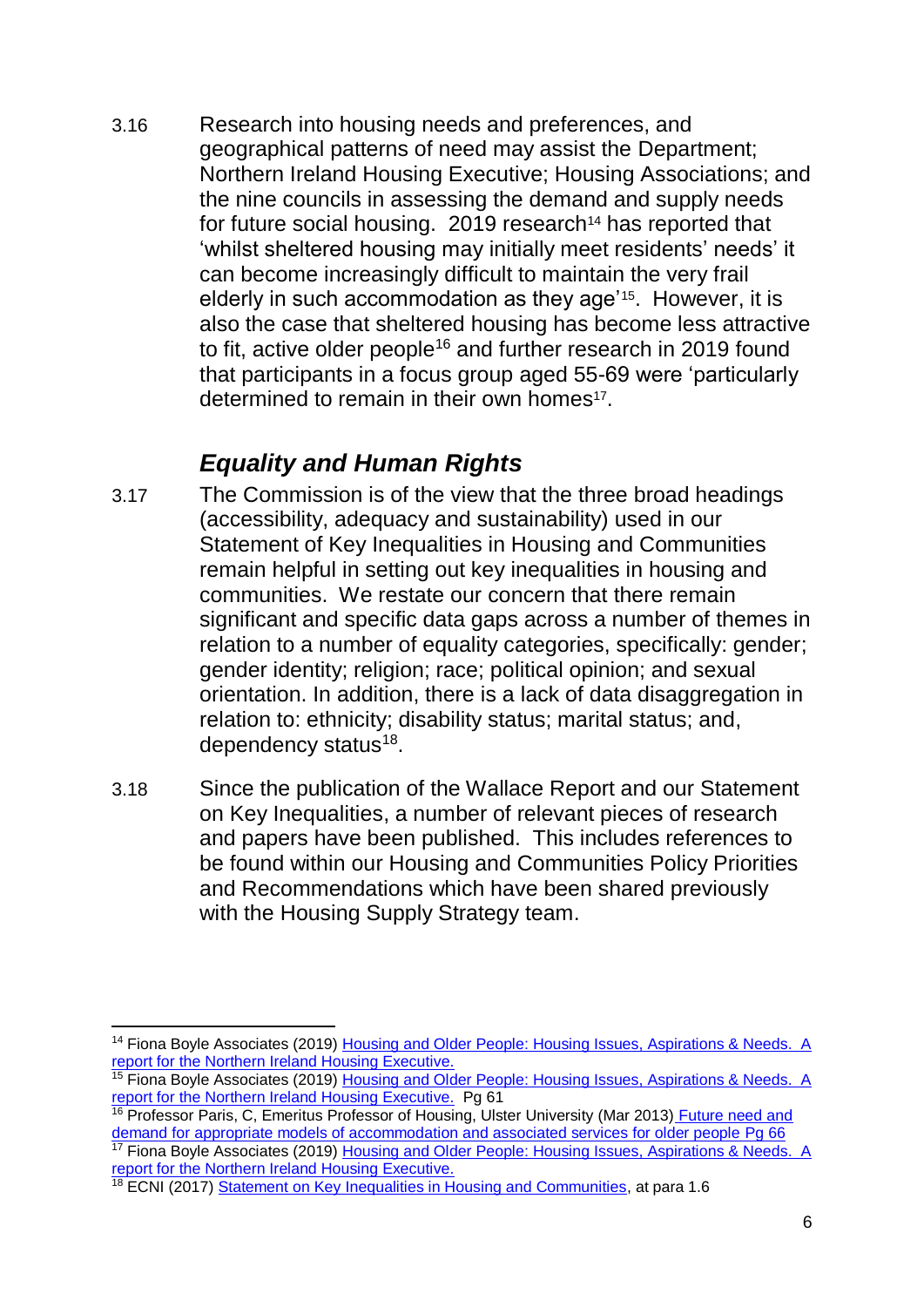- 3.19 Please find below a number of publications which we have noted. It does not include relevant Department for Communities publications and reports.
	- ECNI (2020) Hate Crime in Northern Ireland: Policy [Recommendations & Supporting Rationales](Hate%20Crime%20in%20Northern%20Ireland:%20Policy%20Recommendations%20&%20Supporting%20Rationales%20(https:/www.equalityni.org/HateCrimePolicy)) [\(https://www.equalityni.org/HateCrimePolicy\)](Hate%20Crime%20in%20Northern%20Ireland:%20Policy%20Recommendations%20&%20Supporting%20Rationales%20(https:/www.equalityni.org/HateCrimePolicy))
	- Ipos MORI (2021) Public Opinion Survey on Equality in NI Winter 2020) - Full Report [\(https://www.equalityni.org/ECNI/media/ECNI/Publications/Del](https://www.equalityni.org/ECNI/media/ECNI/Publications/Delivering%20Equality/PublicOpinionSurvey-FullReport-Winter2020.pptx) [ivering%20Equality/PublicOpinionSurvey-FullReport-](https://www.equalityni.org/ECNI/media/ECNI/Publications/Delivering%20Equality/PublicOpinionSurvey-FullReport-Winter2020.pptx)[Winter2020.pptx\)](https://www.equalityni.org/ECNI/media/ECNI/Publications/Delivering%20Equality/PublicOpinionSurvey-FullReport-Winter2020.pptx)
	- Judge D. Marrinan (2020) [Hate Crime Legislation in NI -](https://www.justice-ni.gov.uk/sites/default/files/publications/justice/hate-crime-review.pdf) An [Independent Review](https://www.justice-ni.gov.uk/sites/default/files/publications/justice/hate-crime-review.pdf) [\(https://www.justice](https://www.justice-ni.gov.uk/sites/default/files/publications/justice/hate-crime-review.pdf)[ni.gov.uk/sites/default/files/publications/justice/hate-crime](https://www.justice-ni.gov.uk/sites/default/files/publications/justice/hate-crime-review.pdf)[review.pdf\)](https://www.justice-ni.gov.uk/sites/default/files/publications/justice/hate-crime-review.pdf)
	- Housing Rights (November 2020) [The 'Perfect Storm': The](https://www.housingrights.org.uk/sites/default/files/policydocs/The%20impact%20of%20Covid-19%20on%20private%20renters%20in%20Northern%20Ireland.pdf)  [impact of Covid-19 on private renters in Northern Ireland](https://www.housingrights.org.uk/sites/default/files/policydocs/The%20impact%20of%20Covid-19%20on%20private%20renters%20in%20Northern%20Ireland.pdf) [\(https://www.housingrights.org.uk/sites/default/files/policydocs](https://www.housingrights.org.uk/sites/default/files/policydocs/The%20impact%20of%20Covid-19%20on%20private%20renters%20in%20Northern%20Ireland.pdf) [/The%20impact%20of%20Covid-](https://www.housingrights.org.uk/sites/default/files/policydocs/The%20impact%20of%20Covid-19%20on%20private%20renters%20in%20Northern%20Ireland.pdf)[19%20on%20private%20renters%20in%20Northern%20Irelan](https://www.housingrights.org.uk/sites/default/files/policydocs/The%20impact%20of%20Covid-19%20on%20private%20renters%20in%20Northern%20Ireland.pdf) [d.pdf\)](https://www.housingrights.org.uk/sites/default/files/policydocs/The%20impact%20of%20Covid-19%20on%20private%20renters%20in%20Northern%20Ireland.pdf)
	- Joseph Rowntree Foundation (2020-21) [UK Poverty 2020/21](https://www.jrf.org.uk/report/uk-poverty-2020-21) [\(https://www.jrf.org.uk/report/uk-poverty-2020-21\)](https://www.jrf.org.uk/report/uk-poverty-2020-21)
	- Housing Rights (2020) Using the Private Rented Sector to [discharge the statutory duty to homeless households](https://www.housingrights.org.uk/sites/default/files/policydocs/Housing-Rights-discharging-homeless-households-into-PRS-Nov2020.pdf) [\(https://www.housingrights.org.uk/sites/default/files/policydocs](https://www.housingrights.org.uk/sites/default/files/policydocs/Housing-Rights-discharging-homeless-households-into-PRS-Nov2020.pdf) [/Housing-Rights-discharging-homeless-households-into-PRS-](https://www.housingrights.org.uk/sites/default/files/policydocs/Housing-Rights-discharging-homeless-households-into-PRS-Nov2020.pdf)[Nov2020.pdf\)](https://www.housingrights.org.uk/sites/default/files/policydocs/Housing-Rights-discharging-homeless-households-into-PRS-Nov2020.pdf)
	- NIHE (Oct 2020) COVID-19 housing and the housing market: [synopsis of events and evidence to date, with a focus on](https://www.nihe.gov.uk/Documents/Research/Housing-Market-Analysis/COVID-19-housing-and-the-housing-market.aspx?ext=.)  [Northern Ireland](https://www.nihe.gov.uk/Documents/Research/Housing-Market-Analysis/COVID-19-housing-and-the-housing-market.aspx?ext=.) [\(https://www.nihe.gov.uk/Documents/Research/Housing-](https://www.nihe.gov.uk/Documents/Research/Housing-Market-Analysis/COVID-19-housing-and-the-housing-market.aspx?ext)[Market-Analysis/COVID-19-housing-and-the-housing](https://www.nihe.gov.uk/Documents/Research/Housing-Market-Analysis/COVID-19-housing-and-the-housing-market.aspx?ext)[market.aspx?ext=](https://www.nihe.gov.uk/Documents/Research/Housing-Market-Analysis/COVID-19-housing-and-the-housing-market.aspx?ext).)
	- NIHE (2020) Chronic Homelessness Action Plan [\(https://www.nihe.gov.uk/Documents/Chronic](https://www.nihe.gov.uk/Documents/Chronic-homelessness/Chronic-Homelessness-Action-Plan.aspx)[homelessness/Chronic-Homelessness-Action-Plan.aspx\)](https://www.nihe.gov.uk/Documents/Chronic-homelessness/Chronic-Homelessness-Action-Plan.aspx)
	- Crisis (2020) [The Homelessness Monitor: Northern Ireland](The%20Homelessness%20Monitor:%20Northern%20Ireland%20() [\(](The%20Homelessness%20Monitor:%20Northern%20Ireland%20()[https://www.crisis.org.uk/ending-](https://www.crisis.org.uk/ending-homelessness/homelessness-knowledge-hub/homelessness-monitor/northern-ireland/the-homelessness-monitor-northern-ireland-2020/)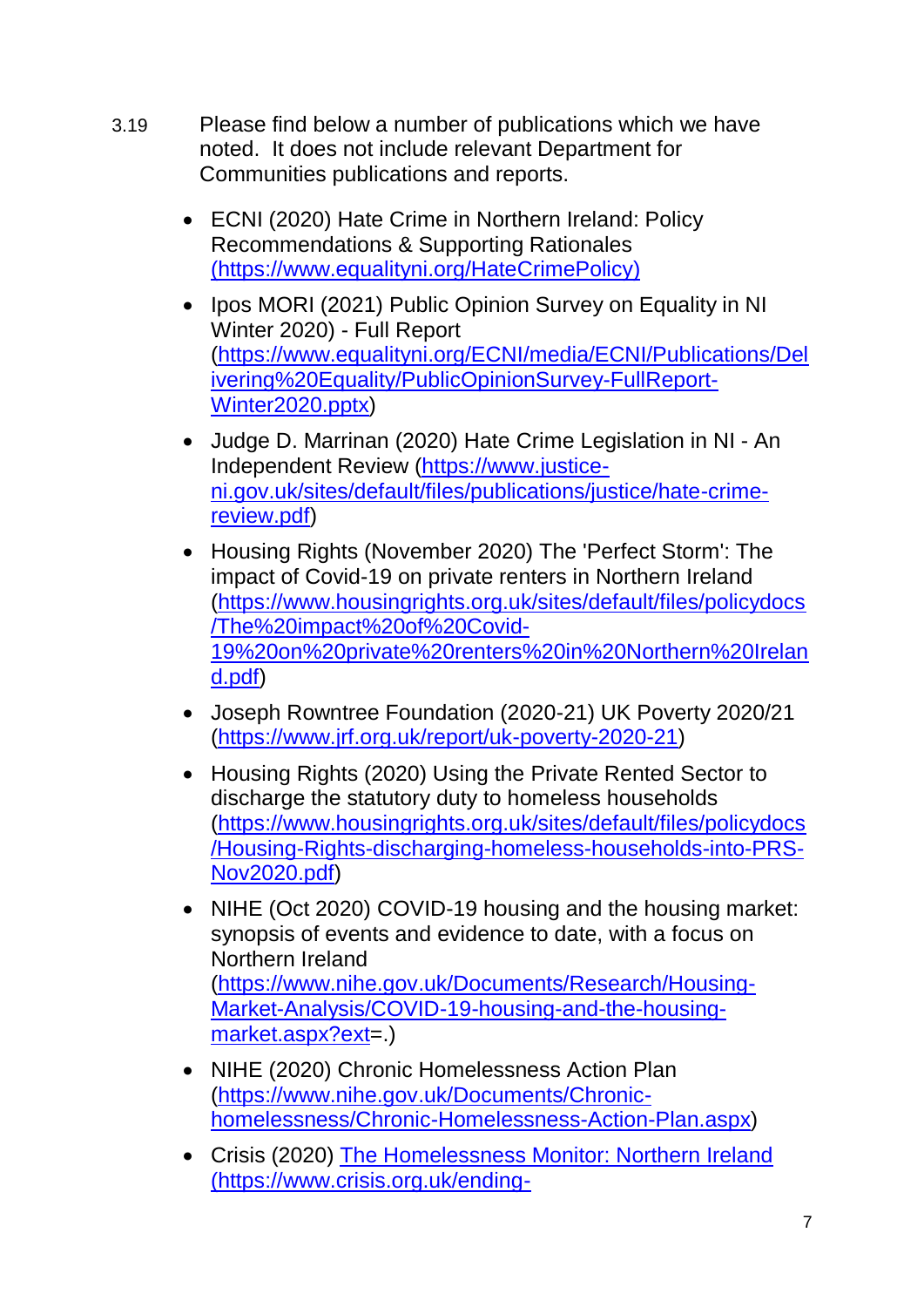[homelessness/homelessness-knowledge-hub/homelessness](https://www.crisis.org.uk/ending-homelessness/homelessness-knowledge-hub/homelessness-monitor/northern-ireland/the-homelessness-monitor-northern-ireland-2020/)[monitor/northern-ireland/the-homelessness-monitor-northern](https://www.crisis.org.uk/ending-homelessness/homelessness-knowledge-hub/homelessness-monitor/northern-ireland/the-homelessness-monitor-northern-ireland-2020/)[ireland-2020/\)](https://www.crisis.org.uk/ending-homelessness/homelessness-knowledge-hub/homelessness-monitor/northern-ireland/the-homelessness-monitor-northern-ireland-2020/)

- Fiona Boyle (2019) Housing and Older People Housing [Issues, Aspirations and Needs](https://www.nihe.gov.uk/Documents/Research/Health-and-welfare/housing-and-older-people-issues-aspirations-needs.aspx?ext=.) [\(https://www.nihe.gov.uk/Documents/Research/Health-and](https://www.nihe.gov.uk/Documents/Research/Health-and-welfare/housing-and-older-people-issues-aspirations-needs.aspx?ext)[welfare/housing-and-older-people-issues-aspirations](https://www.nihe.gov.uk/Documents/Research/Health-and-welfare/housing-and-older-people-issues-aspirations-needs.aspx?ext)[needs.aspx?ext=](https://www.nihe.gov.uk/Documents/Research/Health-and-welfare/housing-and-older-people-issues-aspirations-needs.aspx?ext).)
- NI Audit Office (2019) [Welfare Reforms in Northern Ireland](https://www.niauditoffice.gov.uk/sites/niao/files/media-files/Welfare%20Reform%20Report%202019.pdf) [\(https://www.niauditoffice.gov.uk/sites/niao/files/media](https://www.niauditoffice.gov.uk/sites/niao/files/media-files/Welfare%20Reform%20Report%202019.pdf)[files/Welfare%20Reform%20Report%202019.pdf\)](https://www.niauditoffice.gov.uk/sites/niao/files/media-files/Welfare%20Reform%20Report%202019.pdf)
- NIHE (2019) The Potential Impacts of the Bedroom Tax in [Northern Ireland if Mitigations End](https://www.nihe.gov.uk/Documents/Research/Bedroom-Tax/Potential-impacts-bedroom-tax-mitigation-ends.aspx) [\(https://www.nihe.gov.uk/Documents/Research/Bedroom-](https://www.nihe.gov.uk/Documents/Research/Bedroom-Tax/Potential-impacts-bedroom-tax-mitigation-ends.aspx)[Tax/Potential-impacts-bedroom-tax-mitigation-ends.aspx\)](https://www.nihe.gov.uk/Documents/Research/Bedroom-Tax/Potential-impacts-bedroom-tax-mitigation-ends.aspx)

## *Housing Supply in Rural Areas*

3.20 The Commission recommends that the equality impacts of any policies specifically targeting the need for affordable homes in rural areas should be carefully considered, and any negative effects mitigated.

## *Housing and Poverty*

- 3.21 The Commission agrees the Housing Supply Strategy should play a role in reducing poverty. Whilst socio-economic disadvantage is not a specified ground under the equality legislation in Northern Ireland, the barriers and inequalities experienced by equality groups can be exacerbated by poverty and social exclusion. The Commission consistently highlights the link between poverty and social exclusion, and the inequalities faced by individuals protected under the equality legislation across a number of areas of public policy, for example, education, housing and social protection.
- 3.22 No-one should be unfairly disadvantaged because of who they are; and protected equality grounds or characteristics should not be a predictor of outcomes.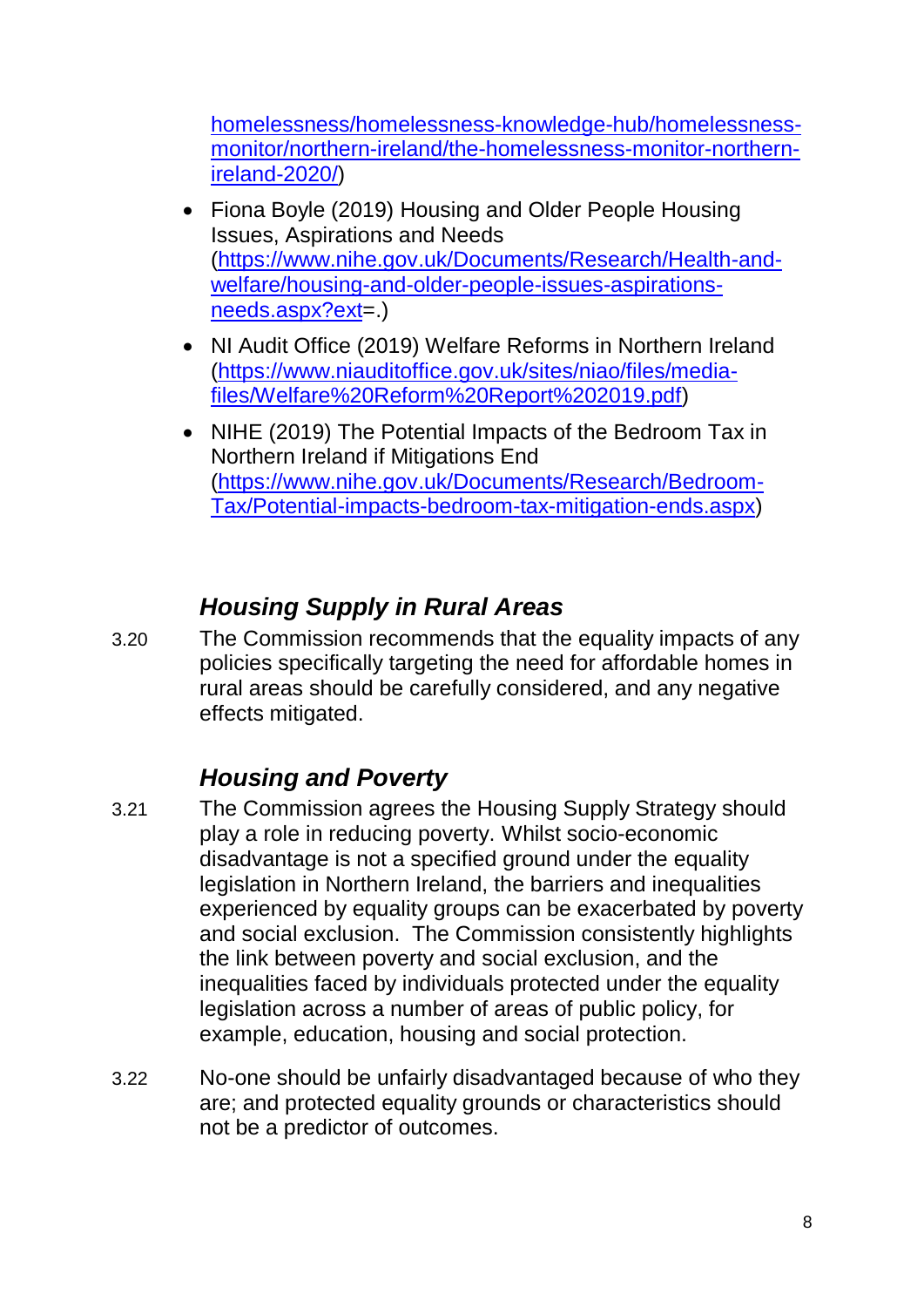- 3.23 Regarding the current identification of housing stress as 'those experiencing intimidation, insecurity of tenure, housing conditions, health and social wellbeing issues', we restate<sup>19</sup> our view that data gathered on those in housing stress should be disaggregated across all Section 75 grounds.
- 3.24 The introduction of Universal Credit provisions relating to Pension Credit<sup>20</sup> will have an adverse financial impact on low income couples where one partner is aged below the State Pension Age21. Under the provisions couples on low income will not be able to claim Pension Credit until both parties reach the State Pension Age.
- 3.25 Fuel poverty impacts most on older people across both social and private housing tenures in Northern Ireland<sup>22</sup>. Similar to 2006 and 2011, 57% of households, in 2016, who were fuel poor were headed by persons aged 60 or more. In 2016, 25% of people aged 60 to74 years were in fuel poverty, rising to 38% of those aged 75 years and over, compared to 17% for households headed by persons aged between 40 and 59 and 13% for persons aged between 25 and 39<sup>23</sup>.
- 3.26 The 'Age-friendly Belfast Action Plan 2018-2021' reported that , despite a decrease in fuel poverty across the Belfast City Council area, '38% of households living in fuel poverty are headed by people aged 75 years  $+{}^{24}$ .
- 3.27 Given the impact of fuel poverty on older people, we **recommend** actions to further advance energy efficiency and to implement a fuel-brokering scheme across all tenures.
- 3.28 While progress has been made, including improvements in energy efficiency through the Affordable Warmth Scheme and the requirements of an Energy Performance Certificate<sup>25</sup>,

<sup>&</sup>lt;sup>19</sup> ECNI (2019) [Equality in Housing and Communities: Policy Recommendations,](https://www.equalityni.org/ECNI/media/ECNI/Publications/Delivering%20Equality/HousingPolicyPositions-Full.pdf) para 8.2.

<sup>&</sup>lt;sup>20</sup> Pension Credit is income-related and provides a 'top-up' on weekly income if below the 'Guarantee Credit' income. At August 2017 – Pension credit tops up weekly income to: £159.35 if single and £243.25 if a couple.

 $21$  The provision came into effect on 15 May 2019

<sup>22</sup> Public Health Agency, 2013

<sup>&</sup>lt;sup>23</sup> NI Housing Executive, the Research Unit. [House condition survey: Main Report 2016](https://www.google.com/url?q=https://www.nihe.gov.uk/house_condition_survey_main_report_2016.pdf&sa=U&ved=0ahUKEwi8i7CQhvDfAhVSSBUIHR7VAgcQFggGMAE&client=internal-uds-cse&cx=012947760749428465831:ypiphh_nolg&usg=AOvVaw1R5tcQr1Rgy_B3TJhKpBuq)

<sup>&</sup>lt;sup>24</sup> Belfast City Council (2018) [Draft Age;friendly Belfast Plan 2018-2021.](http://www.makinglifebettertogether.com/wp-content/uploads/2018/07/Draft-Age-friendly-Belfast-plan-2018-21.pdf) Fuel poverty levels in Belfast fell 24 percentage points between 2006 (39%) and 2016 (15%).

<sup>&</sup>lt;sup>25</sup> From 2008 all properties, including new builds and properties for sale, are required to hold an Energy Performance Certificate. The EU Performance of Buildings Directive (Part F) has been introduced in stages into NI building requirements.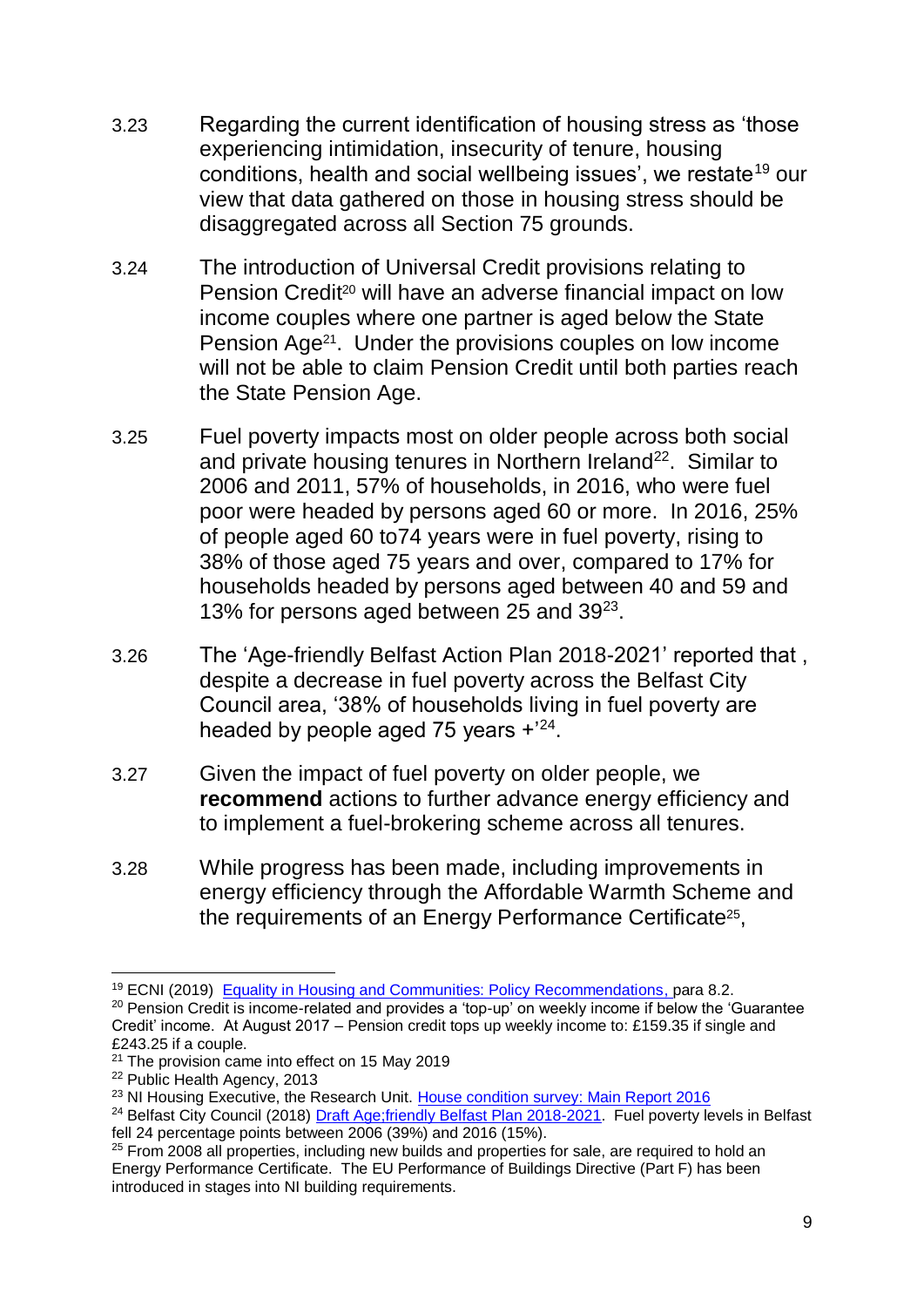addressing fuel poverty should remain a priority for action, as highlighted in the Active Ageing Strategy 2016 – 2022<sup>26</sup>.

### *Climate Change/ Net Zero*

- 3.29 Flexible and adaptable housing, if it ensures adequate, sustainable and long-term independent living provision, is likely to benefit older people and those with disabilities, as previously recommended by the Commission $27$ .
- 3.30 The Commission has also previously noted<sup>28</sup> the effects of fuel poverty on older people and recommended measures to further advance energy efficiency. This may include the encouragement of oil buying clubs, or retrofitting.
- 3.31 Any support to encourage behavioural change should consider the needs of different equality groups. For instance, encouraging active travel to older or disabled people may be inappropriate in some circumstances, and providing support to access energy efficient modes of travel may be more important for these groups.
- 3.32 The Commission recommends that a co-design process is used to ensure that people with particular equality characteristics can articulate any support they require to aid necessary behavioural changes, and to raise any equality concerns / considerations raised by such changes.
- 3.33 The equality implications of any incentives or disincentives introduced should be carefully considered. For instance, any measures that will increase housing costs may negatively impact groups disproportionately struggling with the cost of housing, for example, people under-35 and households with dependent children in the private rented sector<sup>29</sup>. Any policies should mitigate against negative impacts on these groups.
- 3.34 Any incentive packages should consider all tenures. For instance, minority ethnic groups and migrants are more likely to

<sup>&</sup>lt;sup>26</sup> Department for Communities (Nov 2020) **Active Ageing Strategy 2016-2022** 

<sup>&</sup>lt;sup>27</sup> ECNI (2019) [Equality in Housing and Communities: Policy Recommendations,](https://www.equalityni.org/ECNI/media/ECNI/Publications/Delivering%20Equality/HousingPolicyPositions-Full.pdf) para 5.21-5.29.

<sup>&</sup>lt;sup>28</sup> ECNI (2019) [Equality in Housing and Communities: Policy Recommendations,](https://www.equalityni.org/ECNI/media/ECNI/Publications/Delivering%20Equality/HousingPolicyPositions-Full.pdf) paras 5.30-5.35.

<sup>&</sup>lt;sup>29</sup> ECNI (2017) [Statement on Key Inequalities in Housing and Communities in Northern Ireland,](https://www.equalityni.org/ECNI/media/ECNI/Publications/Delivering%20Equality/HousingCommunities-KeyInequalitiesStatement.pdf) paras 4.15- 4.20, 5.5-5.7, 12.9-12.5. Most single people under-35 can only claim the shared accommodation rate of Housing Benefit and Universal Credit, and have to make up the difference in private rentals. Both lone parent and female reference households are more likely to experience relative poverty in the private rented sector after housing costs have been deducted.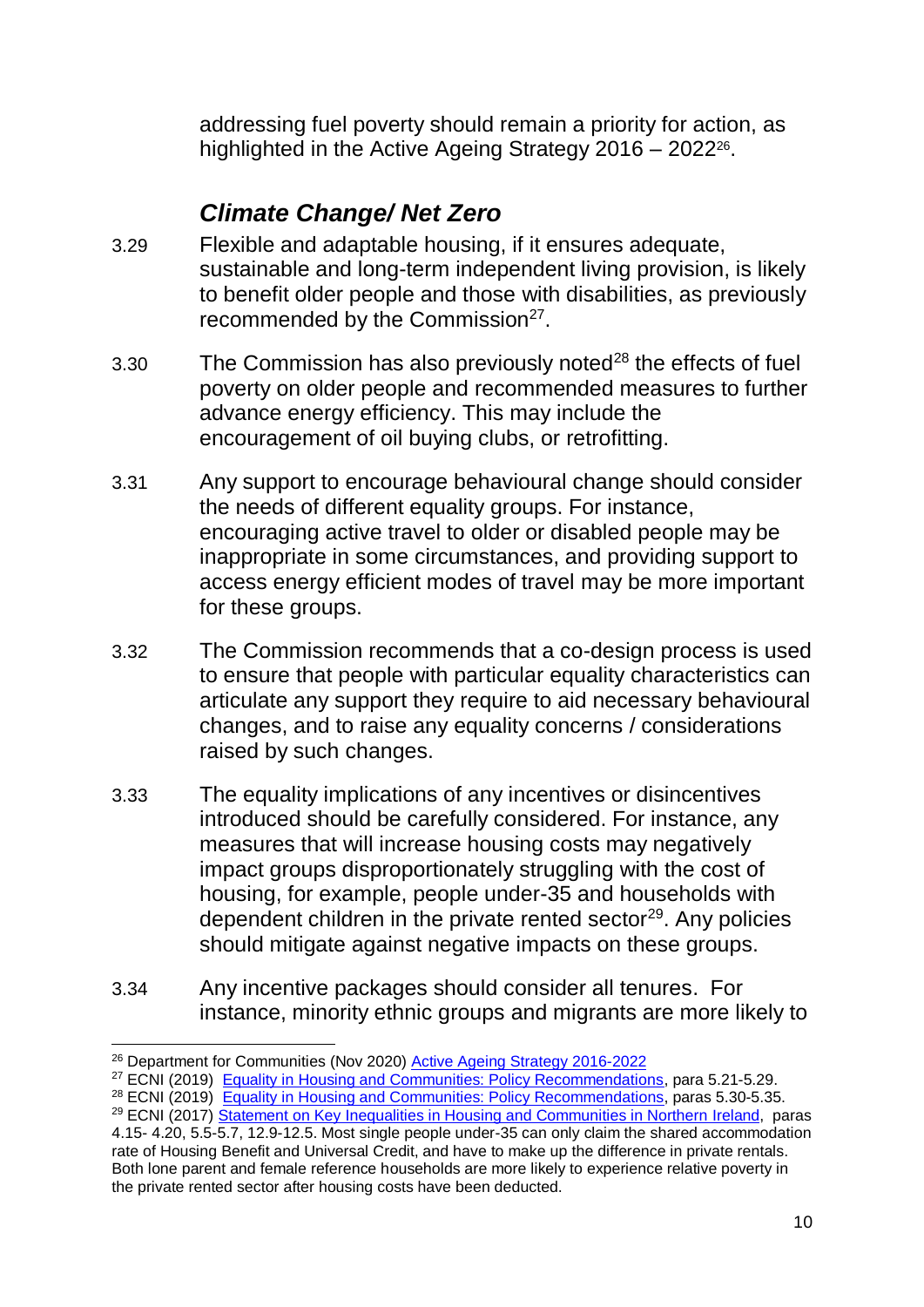be private tenants<sup>30</sup>, so a lack of incentives for private landlords to provide low carbon housing may negatively impact on these groups if private rentals are less likely to have fuel efficiency measures.

### *Skills*

- 3.35 The Commission has previously recommended<sup>31</sup> targeted action to reduce the proportion of young people who are Not in Education, Employment or Training (NEET), and the Strategy may present an opportunity to support this group.
- 3.36 Mentoring, targeted careers advice and wider support for those at, or approaching, school leaving age could help match aspirations to job prospects; encouraging actions to gain required skills and/or deal with any wider issues. A close match between the available training courses and labour market opportunities may also support more direct access to employment.
- 3.37 As noted in the Call for Evidence<sup>32</sup>, women are underrepresented in construction. The Commission has identified $33$  women experiencing industrial segregation as a key inequality in employment, noting the construction sector as an example where men are highly overrepresented<sup>34</sup>.
- 3.38 With any training scheme or apprenticeships, we recommend co-ordinated action is needed to provide effective targeted action and support to young people. The Commission has noted<sup>35</sup> the potential for the COVID-19 pandemic to exacerbate existing inequalities. In this regard, targeted action and support is needed for those who may face additional barriers to training and the labour market due to their particular Section 75 identities. For example lone parents, who are predominately women<sup>36</sup>, may require assistance with childcare, while disabled people may require support in relation to transport, additional costs and/or securing reasonable adjustments.

<sup>1</sup> <sup>30</sup> Wallace, A. (2015) [Housing and Communities' Inequalities in Northern Ireland,](https://www.equalityni.org/ECNI/media/ECNI/Publications/Delivering%20Equality/HousingInequalities-FullReport.pdf) p. 110.

<sup>&</sup>lt;sup>31</sup> ECNI (2017) [Age Equality: Policy Priorities and Recommendations,](https://www.equalityni.org/ECNI/media/ECNI/Publications/Delivering%20Equality/AgePolicyPriorities-Full.pdf) paras 5.3-5.14.

<sup>&</sup>lt;sup>32</sup> Department for Communities (2021) [Housing Supply Strategy: Call for Evidence,](https://www.communities-ni.gov.uk/consultations/consultation-new-housing-supply-strategy-call-evidence) p. 63.

<sup>&</sup>lt;sup>33</sup> ECNI (2018) [Key Inequalities in Employment,](https://www.equalityni.org/ECNI/media/ECNI/Publications/Delivering%20Equality/Employment-KeyInequalitiesStatement.pdf) paras 5.52 – 5.72.

<sup>&</sup>lt;sup>34</sup> ECNI (2018) [Key Inequalities in Employment,](https://www.equalityni.org/ECNI/media/ECNI/Publications/Delivering%20Equality/Employment-KeyInequalitiesStatement.pdf) para 5.57.

<sup>&</sup>lt;sup>35</sup> ECNI (07.07.20) [Data is a key component in tackling the impacts of COVID-19 pandemic](https://www.equalityni.org/Footer-Links/News/Delivering-Equality/Data-vital-in-tackling-impacts-of-COVID-19-pandemi)

<sup>36</sup> Dr Russell, R. (Jun 2014) [Census 2011: Key Statistics at Northern Ireland and LGD level](http://www.niassembly.gov.uk/globalassets/Documents/RaISe/Publications/2014/general/6014.pdf)